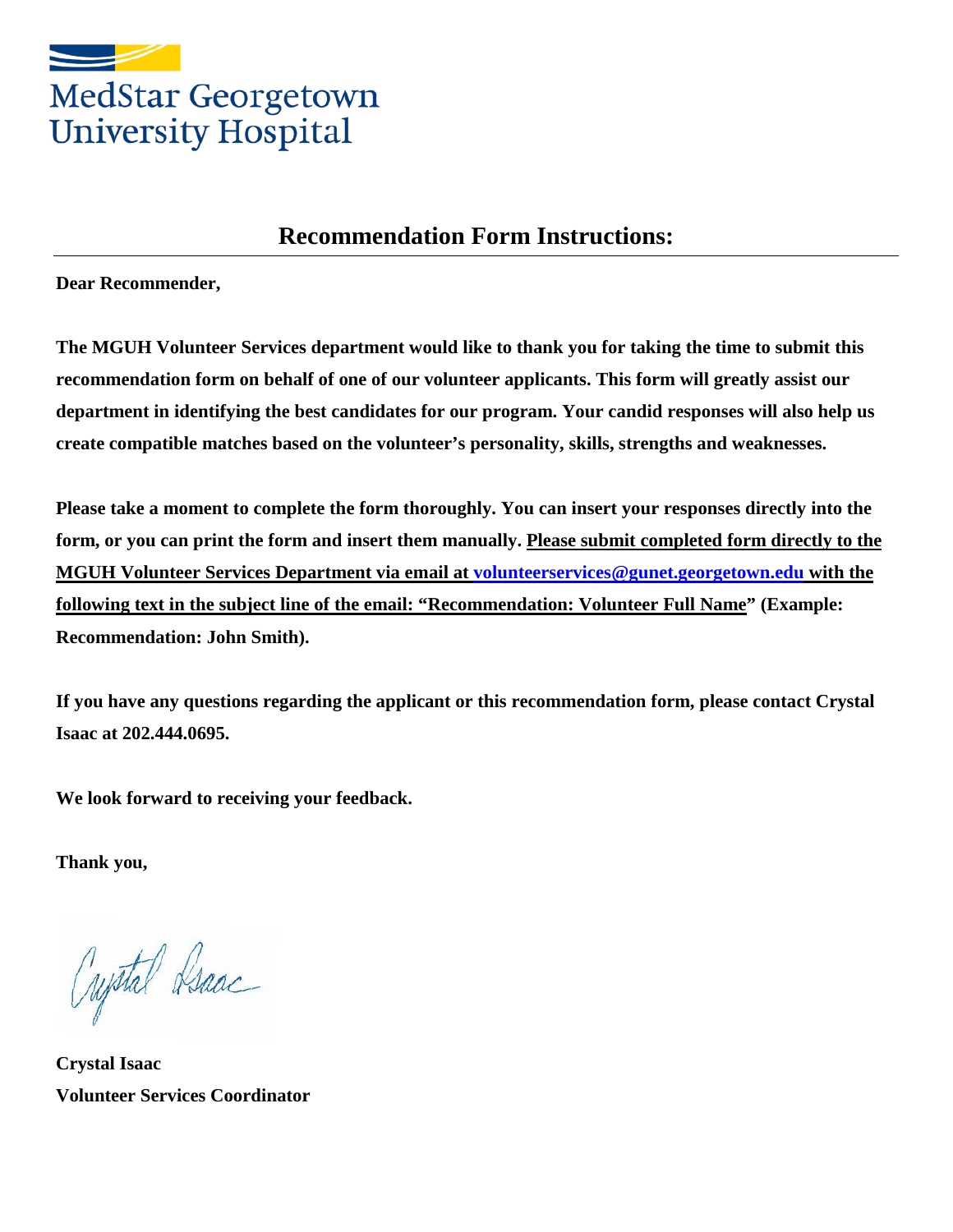# **VOLUNTEER RECOMMENDATION FORM**

### **Date of Completion:**

### **Recommender Name:**

### **Recommender Title:**

You have received this form because the following individual is interested in applying to become a volunteer at MedStar Georgetown University Hospital. We would greatly appreciate your candid appraisal of the applicant's abilities and potential. Please provide thorough and accurate answers to the following questions based on your knowledge of this individual:

**First and Last Name: Email:** 

### **How long have you known the applicant?**

#### **What is your relationship with the applicant? (***Please note: Family members and friends cannot be used as references)*

□ Colleague □ Instructor/Teacher □ Manager/ Supervisor □ Mentor/Counselor □ Volunteer Coordinator

□ Other: Please specify:

#### **Basis for recommendation: (Check all that apply)**

□ Personal Knowledge <br>
△ Academic Credentials □ Professional Records & History

Contact with Instructors Contact with Colleagues and/or Supervisors

**Do you have any reservations about the applicant's personal or professional integrity?**  $\blacksquare$  **Yes**  $\square$  **No** *If yes, a Volunteer Services representative may reach out to you for additional information.* 

| Please select the recommendation you'd like to make for the applicant's admission to this program? |  |                                                                                                       |  |  |  |  |  |  |
|----------------------------------------------------------------------------------------------------|--|-------------------------------------------------------------------------------------------------------|--|--|--|--|--|--|
|                                                                                                    |  | $\Box$ Strongly Recommend $\Box$ Recommend $\Box$ Recommend with reservations $\Box$ Do not recommend |  |  |  |  |  |  |